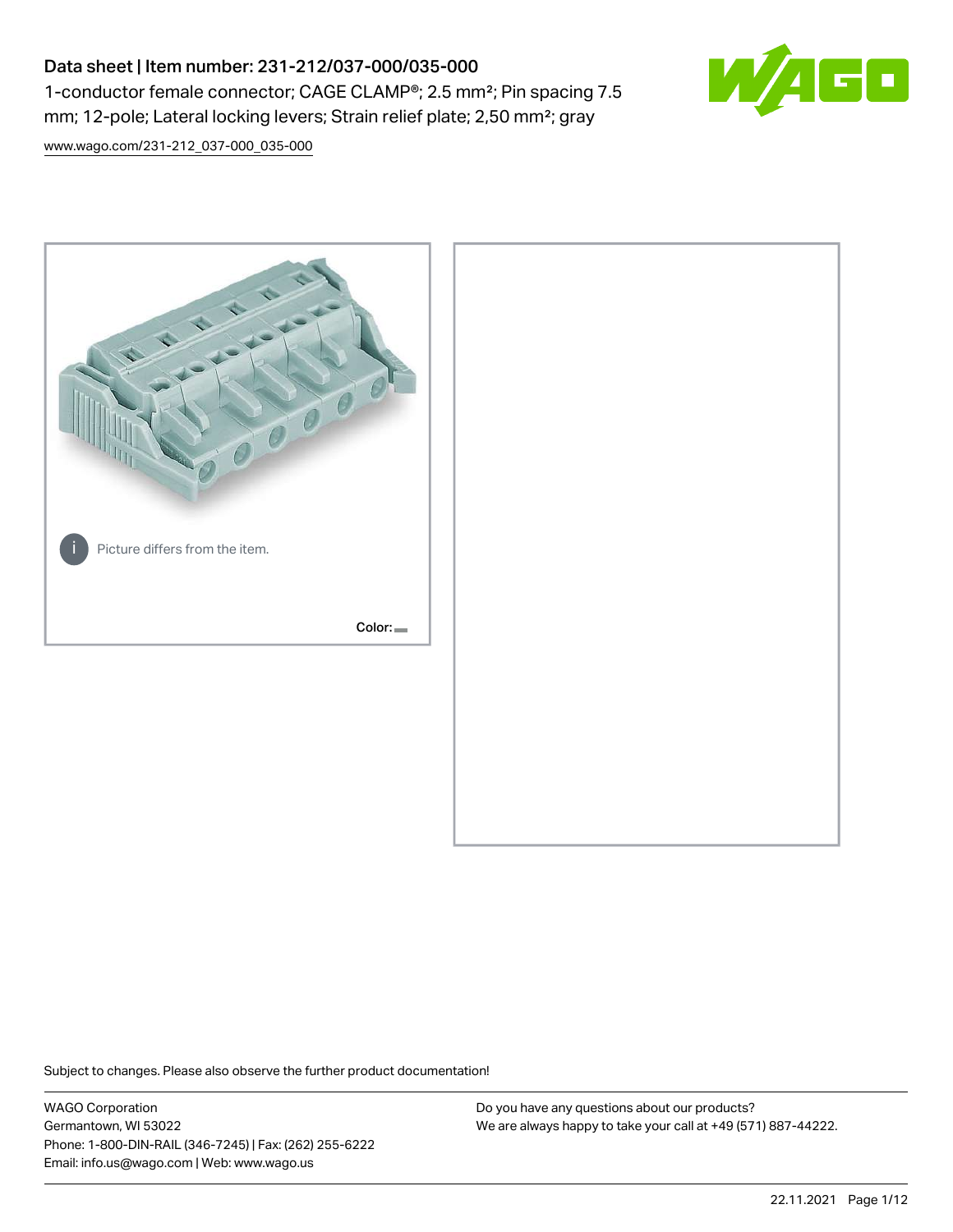



#### Item description

- $\blacksquare$ Universal connection for all conductor types
- $\blacksquare$ Easy cable pre-assembly and on-unit wiring via vertical and horizontal CAGE CLAMP<sup>®</sup> actuation
- $\blacksquare$ Integrated test ports
- $\blacksquare$ With coding fingers

#### Data Notes

| Safety information 1 | The <i>MCS – MULTI CONNECTION SYSTEM</i> includes connectors<br>without breaking capacity in accordance with DIN EN 61984. When<br>used as intended, these connectors must not be connected<br>/disconnected when live or under load. The circuit design should<br>ensure header pins, which can be touched, are not live when<br>unmated. |
|----------------------|--------------------------------------------------------------------------------------------------------------------------------------------------------------------------------------------------------------------------------------------------------------------------------------------------------------------------------------------|
| Variants:            | Gold-plated or partially gold-plated contact surfaces<br>Other versions (or variants) can be requested from WAGO Sales or<br>configured at https://configurator.wago.com/                                                                                                                                                                  |

# Electrical data

| <b>WAGO Corporation</b>                                | Do you have any questions about our products?                 |
|--------------------------------------------------------|---------------------------------------------------------------|
| Germantown, WI 53022                                   | We are always happy to take your call at +49 (571) 887-44222. |
| Phone: 1-800-DIN-RAIL (346-7245)   Fax: (262) 255-6222 |                                                               |
| Email: info.us@wago.com   Web: www.wago.us             |                                                               |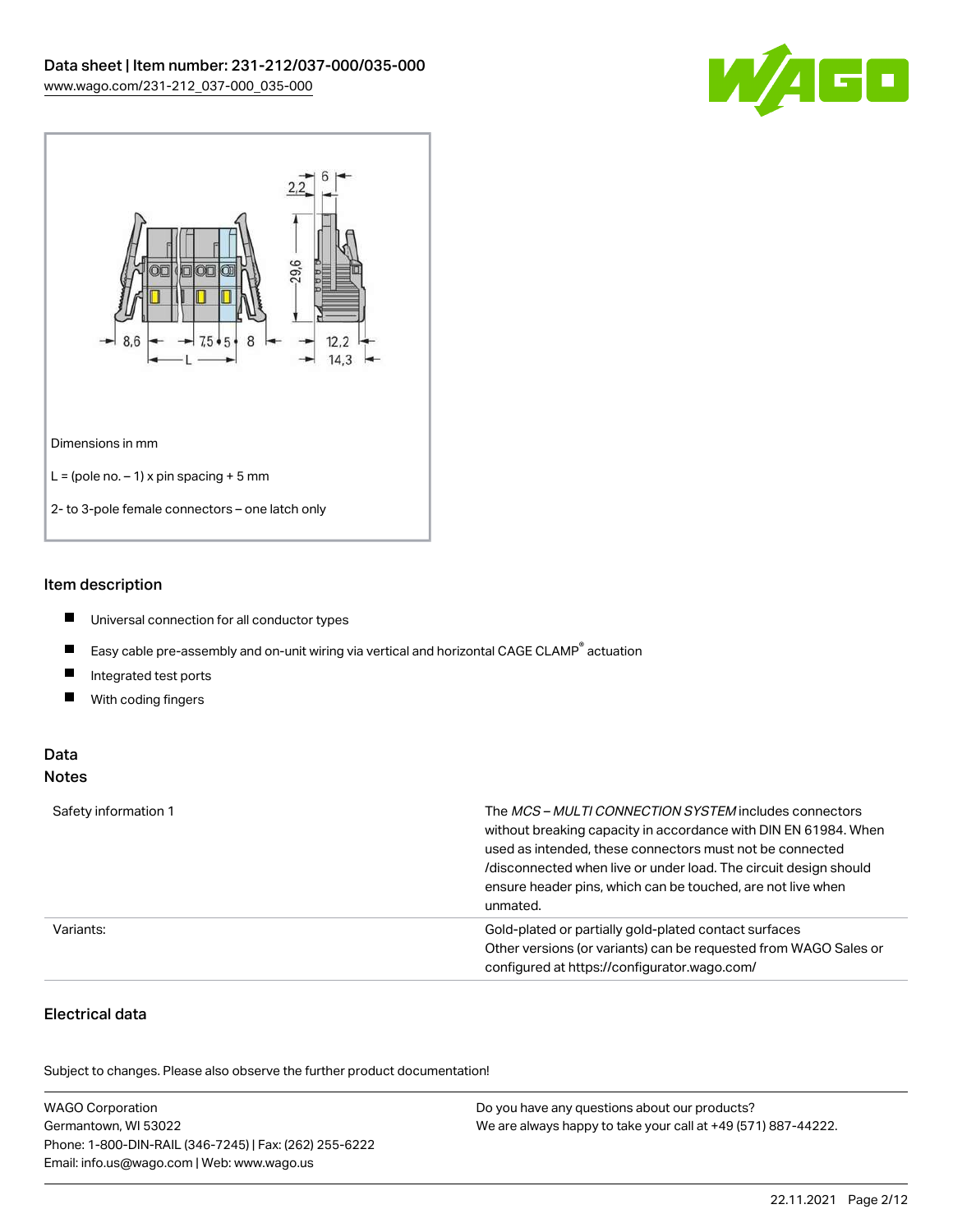

# IEC Approvals

| Ratings per                 | IEC/EN 60664-1                                            |
|-----------------------------|-----------------------------------------------------------|
| Rated voltage (III / 3)     | 500 V                                                     |
| Rated surge voltage (III/3) | 6 <sub>kV</sub>                                           |
| Rated voltage (III/2)       | 630 V                                                     |
| Rated surge voltage (III/2) | 6 <sub>kV</sub>                                           |
| Nominal voltage (II/2)      | 1000 V                                                    |
| Rated surge voltage (II/2)  | 6 <sub>kV</sub>                                           |
| Rated current               | 16A                                                       |
| Legend (ratings)            | (III / 2) ≙ Overvoltage category III / Pollution degree 2 |

#### UL Approvals

| Approvals per                  | UL 1059 |
|--------------------------------|---------|
| Rated voltage UL (Use Group B) | 300 V   |
| Rated current UL (Use Group B) | 15 A    |
| Rated voltage UL (Use Group D) | 300 V   |
| Rated current UL (Use Group D) | 10 A    |

# Ratings per UL

| Rated voltage UL 1977 | 600 V |
|-----------------------|-------|
| Rated current UL 1977 |       |

#### CSA Approvals

| Approvals per                   | CSA   |
|---------------------------------|-------|
| Rated voltage CSA (Use Group B) | 300 V |
| Rated current CSA (Use Group B) | 15 A  |
| Rated voltage CSA (Use Group D) | 300 V |
| Rated current CSA (Use Group D) | 10 A  |

#### Connection data

| Total number of potentials |  |
|----------------------------|--|
| Number of connection types |  |
| Number of levels           |  |

#### Connection 1

#### Connection technology

| <b>WAGO Corporation</b>                                | Do you have any questions about our products?                 |
|--------------------------------------------------------|---------------------------------------------------------------|
| Germantown, WI 53022                                   | We are always happy to take your call at +49 (571) 887-44222. |
| Phone: 1-800-DIN-RAIL (346-7245)   Fax: (262) 255-6222 |                                                               |
| Email: info.us@wago.com   Web: www.wago.us             |                                                               |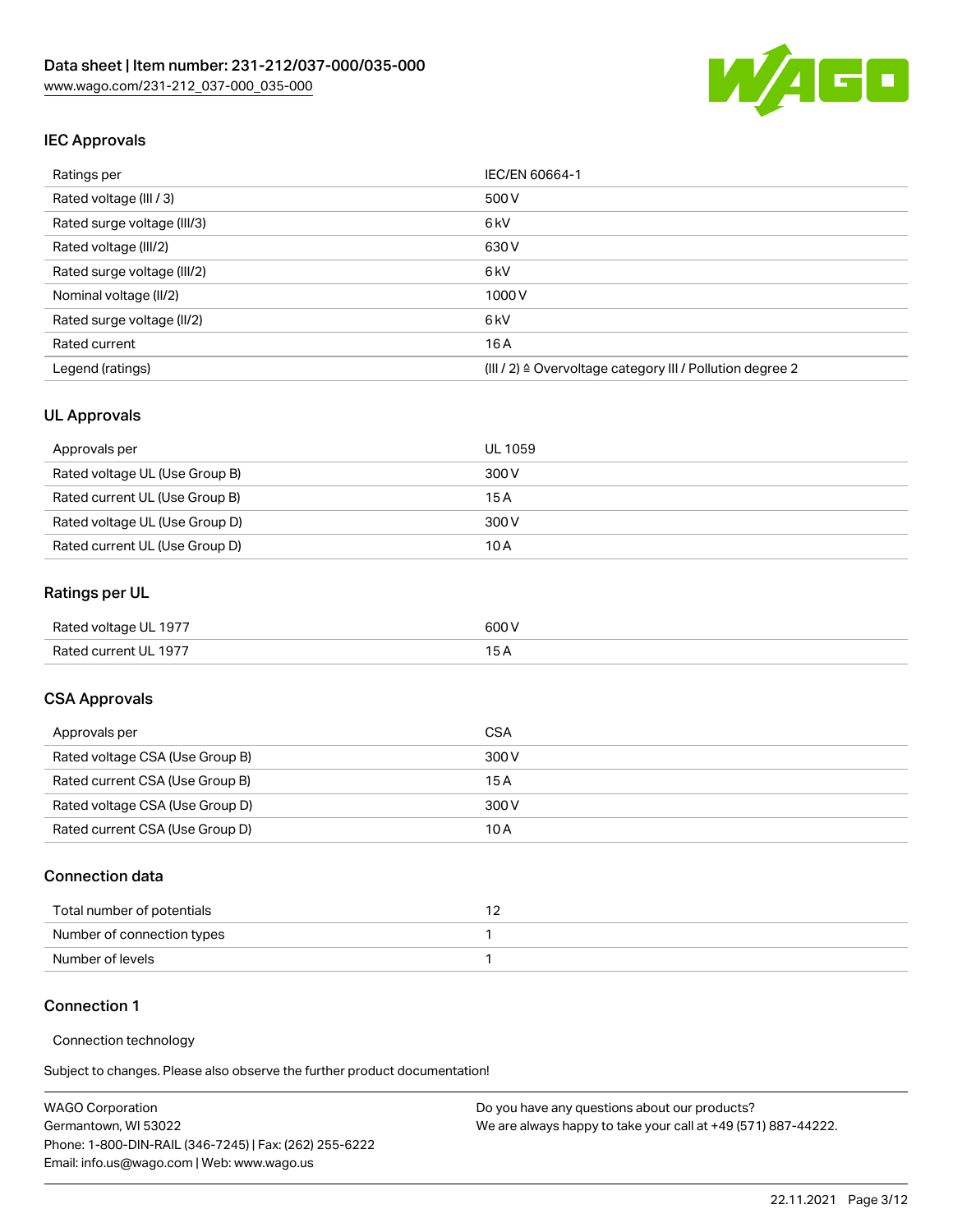

| CAGE CLAMP®                            |
|----------------------------------------|
| Operating tool                         |
| $0.082.5$ mm <sup>2</sup> / 28  12 AWG |
| $0.082.5$ mm <sup>2</sup> / 28  12 AWG |
| $0.251.5$ mm <sup>2</sup>              |
| $0.252.5$ mm <sup>2</sup>              |
| $89$ mm / 0.31  0.35 inch              |
|                                        |
|                                        |
|                                        |

### Physical data

| Pin spacing | 7.5 mm / 0.295 inch   |
|-------------|-----------------------|
| Width       | 104.1 mm / 4.098 inch |
| Height      | 14.3 mm / 0.563 inch  |
| Depth       | 64.6 mm / 2.543 inch  |

#### Plug-in connection

| Contact type (pluggable connector) | Female connector/socket |
|------------------------------------|-------------------------|
| Connector (connection type)        | for conductor           |
| Mismating protection               | No                      |
| Locking of plug-in connection      | locking lever           |

#### Material data

| Color                       | gray                              |
|-----------------------------|-----------------------------------|
| Material group              |                                   |
| Insulation material         | Polyamide (PA66)                  |
| Flammability class per UL94 | V0                                |
| Clamping spring material    | Chrome nickel spring steel (CrNi) |
| Contact material            | Copper alloy                      |
| Contact plating             | tin-plated                        |
| Fire load                   | 0.532 MJ                          |
| Weight                      | 28.7 g                            |
|                             |                                   |

#### Environmental requirements

Limit temperature range  $-60...+85$  °C

| <b>WAGO Corporation</b>                                | Do you have any questions about our products?                 |
|--------------------------------------------------------|---------------------------------------------------------------|
| Germantown, WI 53022                                   | We are always happy to take your call at +49 (571) 887-44222. |
| Phone: 1-800-DIN-RAIL (346-7245)   Fax: (262) 255-6222 |                                                               |
| Email: info.us@wago.com   Web: www.wago.us             |                                                               |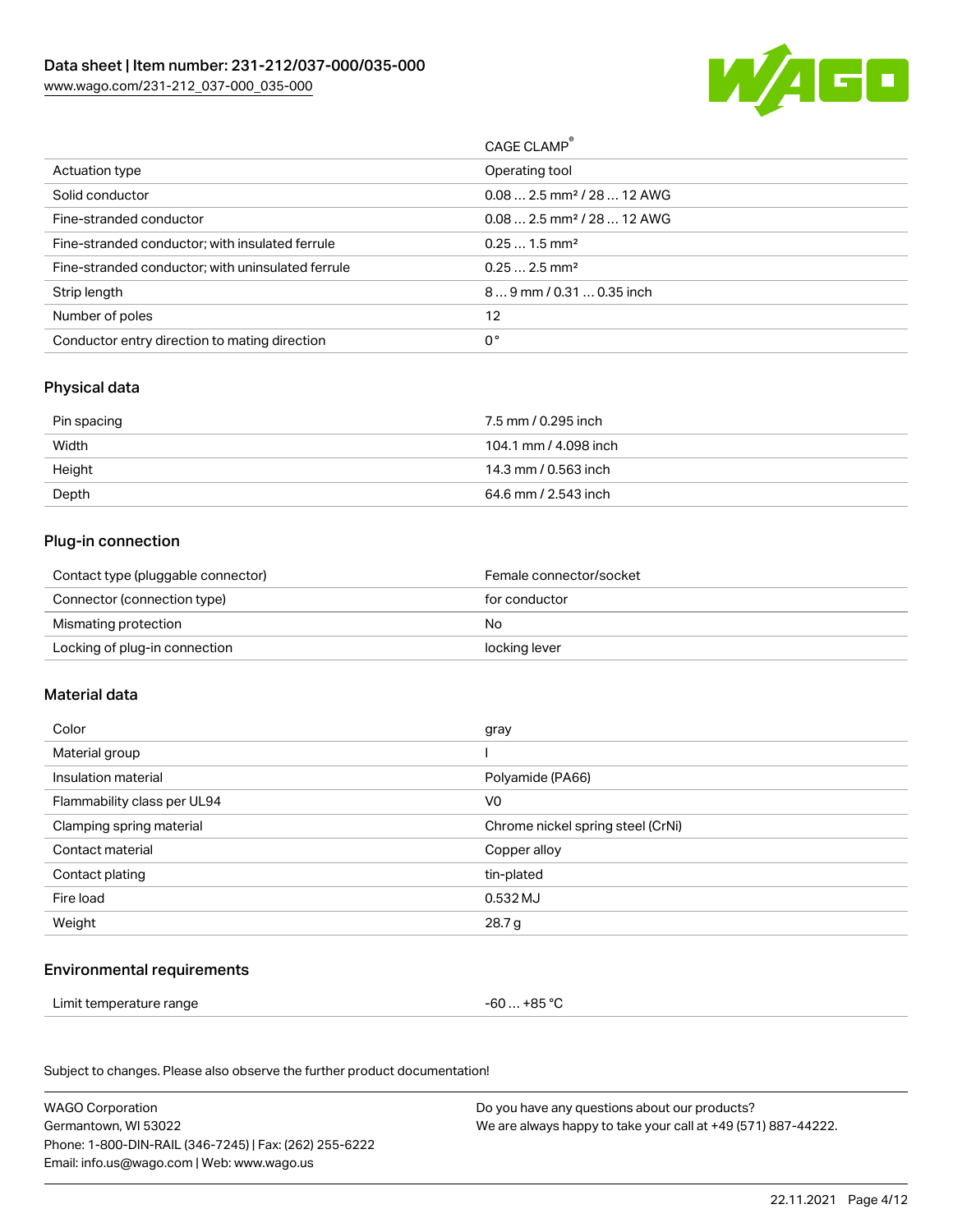

## Commercial data

| Product Group         | 3 (Multi Conn. System) |
|-----------------------|------------------------|
| PU (SPU)              | 10 Stück               |
| Packaging type        | box                    |
| Country of origin     | DE                     |
| <b>GTIN</b>           | 4044918367516          |
| Customs tariff number | 8536694040             |

## Approvals / Certificates

#### Country specific Approvals

|      |                                        |                                 | Certificate |
|------|----------------------------------------|---------------------------------|-------------|
| Logo | Approval                               | <b>Additional Approval Text</b> | name        |
| Æ    | <b>CSA</b><br>DEKRA Certification B.V. | C <sub>22.2</sub>               | 1466354     |
|      |                                        |                                 |             |

#### Ship Approvals

| Logo                                  | Approval                                  | <b>Additional Approval Text</b> | Certificate<br>name               |
|---------------------------------------|-------------------------------------------|---------------------------------|-----------------------------------|
| ABS<br><b>Marris</b><br><b>PPROOF</b> | <b>ABS</b><br>American Bureau of Shipping | $\overline{\phantom{a}}$        | $19-$<br>HG1869876-<br><b>PDA</b> |

#### UL-Approvals

|      |                                |                          | Certificate |
|------|--------------------------------|--------------------------|-------------|
| Logo | Approval                       | Additional Approval Text | name        |
|      | UR                             | <b>UL 1977</b>           | E45171      |
| Б    | Underwriters Laboratories Inc. |                          |             |

### Counterpart

THT male header; 1.0 x 1.0 mm solder pin; angled; Pin spacing 7.5 mm; 12-pole; gray [000](https://www.wago.com/231-842/001-000)

| WAGO Corporation                                       | Do you have any questions about our products?                 |
|--------------------------------------------------------|---------------------------------------------------------------|
| Germantown, WI 53022                                   | We are always happy to take your call at +49 (571) 887-44222. |
| Phone: 1-800-DIN-RAIL (346-7245)   Fax: (262) 255-6222 |                                                               |
| Email: info.us@wago.com   Web: www.wago.us             |                                                               |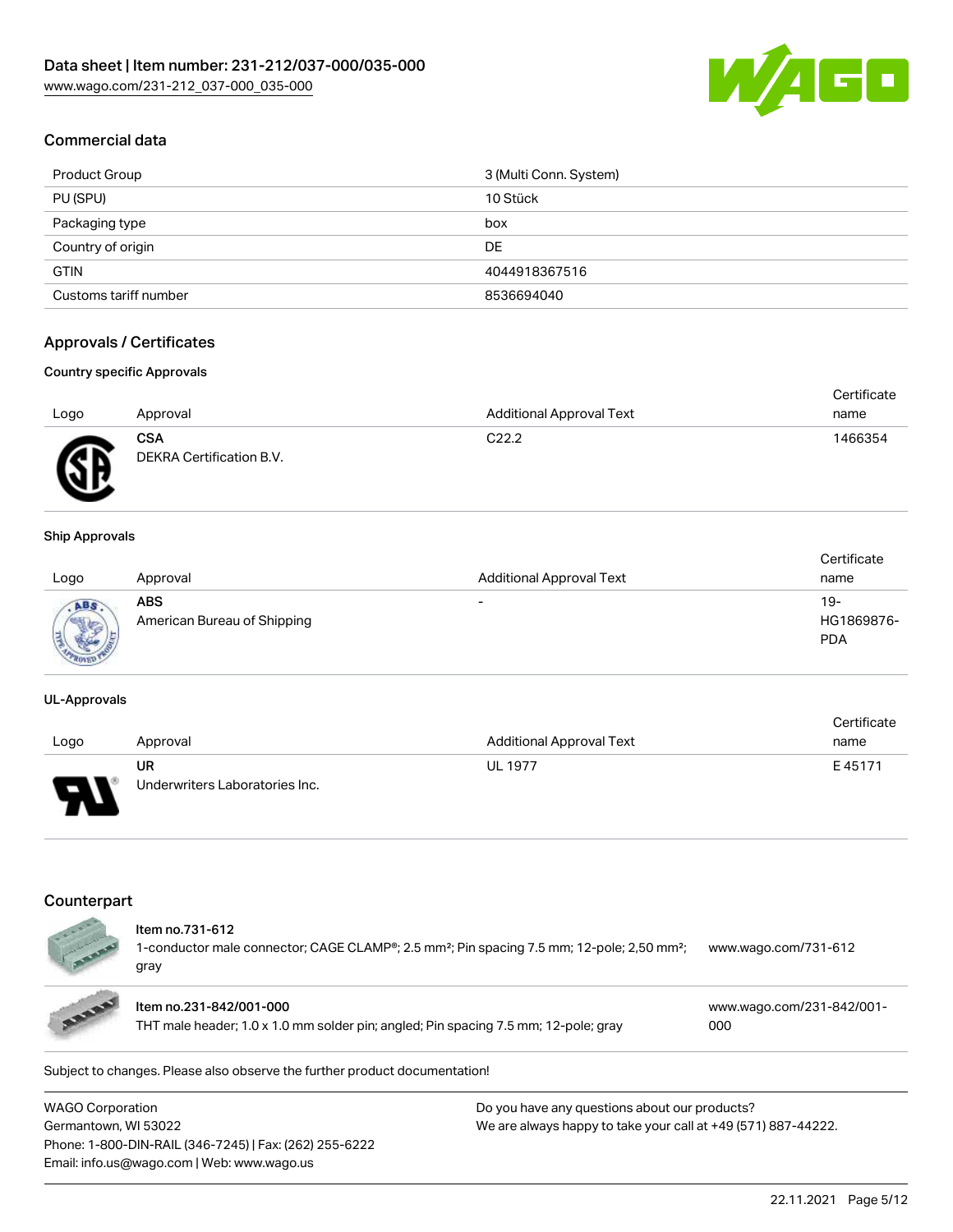



#### Item no.231-242/001-000

Male header; 12-pole; THT; 1.0 x 1.0 mm solder pin; straight; pin spacing 7.5 mm; gray

[www.wago.com/231-242/001-](https://www.wago.com/231-242/001-000) [000](https://www.wago.com/231-242/001-000)

[www.wago.com/210-331](http://www.wago.com/210-331/750-202)

[/750-202](http://www.wago.com/210-331/750-202)

# Optional accessories

Insulations stops

Insulation stop



Item no.: 231-673 Insulation stop; 0.08-0.2 mm<sup>2</sup> / 0.2 mm<sup>2</sup> "s"; white [www.wago.com/231-673](http://www.wago.com/231-673) www.wago.com/231-673



Item no.: 231-674 Insulation stop; 0.25 - 0.5 mm²; light gray [www.wago.com/231-674](http://www.wago.com/231-674) www.wago.com/231-674



Item no.: 231-675 Insulation stop; 0.75 - 1 mm<sup>2</sup>; dark gray [www.wago.com/231-675](http://www.wago.com/231-675)<br>Insulation stop; 0.75 - 1 mm<sup>2</sup>; dark gray

#### Marking accessories

 Marking strip Item no.: 210-331/750-202 Marking strips; as a DIN A4 sheet; MARKED; 1-16 (100x); Height of marker strip: 2.3 mm/0.091 in; Strip length 182 mm; Horizontal marking; Self-adhesive; white Item no.: 210-332/750-020

Marking strips; as a DIN A4 sheet; MARKED; 1-20 (80x); Height of marker strip: 3 mm; Strip length 182 mm; Horizontal marking; Self-adhesive; white [www.wago.com/210-332](http://www.wago.com/210-332/750-020) [/750-020](http://www.wago.com/210-332/750-020)

**Tools** 

| Operating tool |                                                                                                                  |                      |
|----------------|------------------------------------------------------------------------------------------------------------------|----------------------|
|                | Item no.: 209-130<br>Operating tool; suitable for 264, 280 and 281 Series; 1-way; of insulating material; white  | www.wago.com/209-130 |
|                | Item no.: 210-657<br>Operating tool; Blade: 3.5 x 0.5 mm; with a partially insulated shaft; short; multicoloured | www.wago.com/210-657 |
|                | Item no.: 210-720<br>Operating tool; Blade: 3.5 x 0.5 mm; with a partially insulated shaft; multicoloured        | www.wago.com/210-720 |
|                | Item no.: 231-131<br>Operating tool; made of insulating material; 1-way; loose; white                            | www.wago.com/231-131 |

Subject to changes. Please also observe the further product documentation!

WAGO Corporation Germantown, WI 53022 Phone: 1-800-DIN-RAIL (346-7245) | Fax: (262) 255-6222 Email: info.us@wago.com | Web: www.wago.us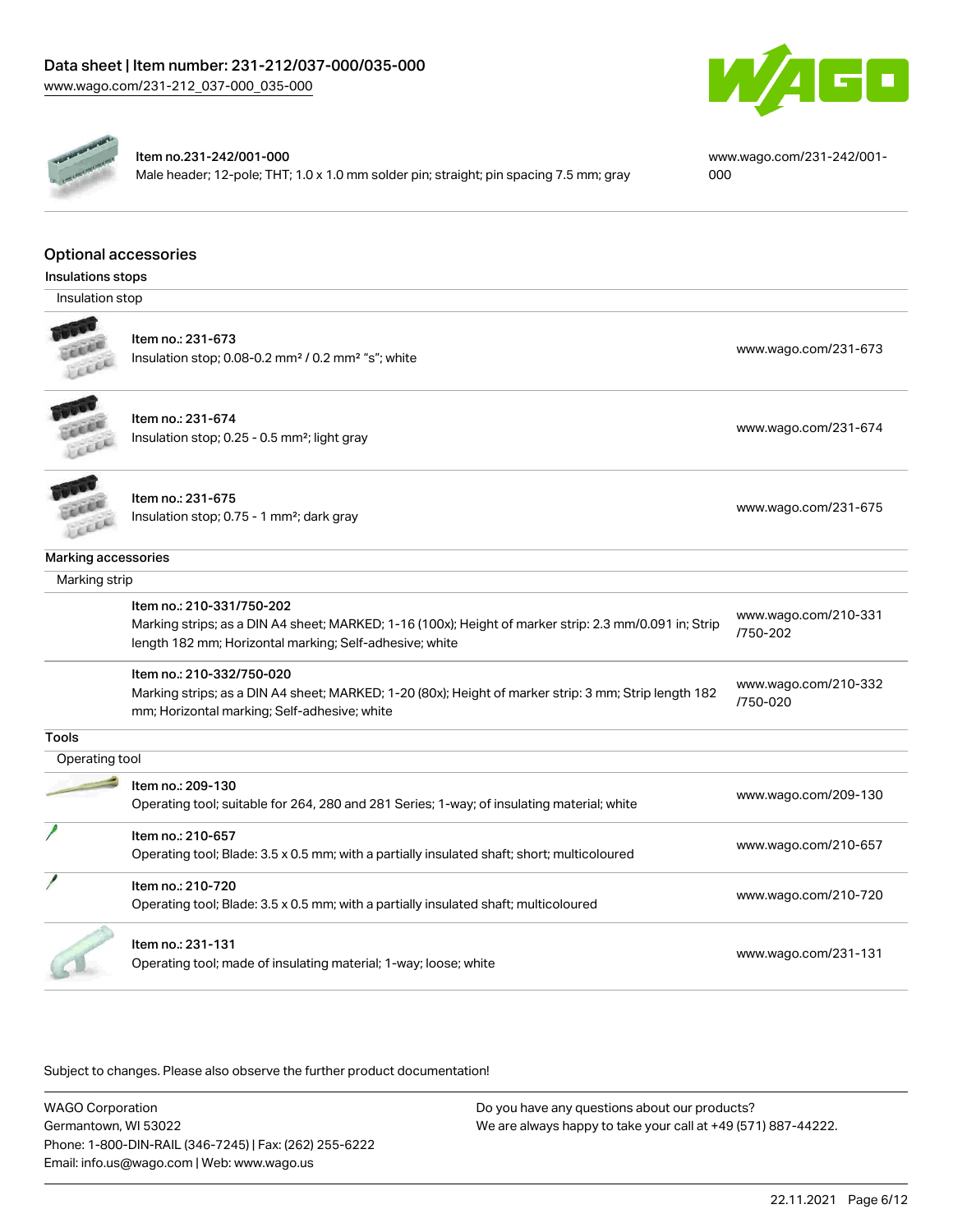Operating tool; made of insulating material; 1-way; loose; red

Item no.: 231-291



[www.wago.com/231-291](http://www.wago.com/231-291)

|                            | Item no.: 280-432<br>Operating tool; made of insulating material; 2-way; white                                               | www.wago.com/280-432 |
|----------------------------|------------------------------------------------------------------------------------------------------------------------------|----------------------|
|                            | Item no.: 280-434<br>Operating tool; made of insulating material; 4-way                                                      | www.wago.com/280-434 |
|                            | Item no.: 280-437<br>Operating tool; made of insulating material; 7-way                                                      | www.wago.com/280-437 |
|                            | Item no.: 280-440<br>Operating tool; made of insulating material; 10-way                                                     | www.wago.com/280-440 |
|                            | Item no.: 280-435<br>Operating tool; made of insulating material; 5-way; gray                                                | www.wago.com/280-435 |
|                            | Item no.: 280-436<br>Operating tool; made of insulating material; 6-way                                                      | www.wago.com/280-436 |
|                            | Item no.: 280-438<br>Operating tool; made of insulating material; 8-way                                                      | www.wago.com/280-438 |
|                            | Item no.: 280-433<br>Operating tool; made of insulating material; 3-way                                                      | www.wago.com/280-433 |
| Cover                      |                                                                                                                              |                      |
| Cover                      |                                                                                                                              |                      |
|                            | Item no.: 231-668<br>Lockout caps; for covering unused clamping units; gray                                                  | www.wago.com/231-668 |
| <b>Testing accessories</b> |                                                                                                                              |                      |
| Testing accessories        |                                                                                                                              |                      |
|                            | Item no.: 210-136<br>Test plug; 2 mm Ø; with 500 mm cable                                                                    | www.wago.com/210-136 |
|                            | ltem no.: 231-662<br>Test plugs for female connectors; for 7.5 mm and 7.62 mm pin spacing; 2,50 mm <sup>2</sup> ; light gray | www.wago.com/231-662 |
| Ferrules                   |                                                                                                                              |                      |
| Ferrule                    |                                                                                                                              |                      |
|                            | Item no.: 216-101<br>Ferrule; Sleeve for 0.5 mm <sup>2</sup> / AWG 22; uninsulated; electro-tin plated; silver-colored       | www.wago.com/216-101 |
|                            | Item no.: 216-104<br>Ferrule; Sleeve for 1.5 mm <sup>2</sup> / AWG 16; uninsulated; electro-tin plated; silver-colored       | www.wago.com/216-104 |
|                            |                                                                                                                              |                      |

| WAGO Corporation                                       | Do you have any questions about our products?                 |
|--------------------------------------------------------|---------------------------------------------------------------|
| Germantown, WI 53022                                   | We are always happy to take your call at +49 (571) 887-44222. |
| Phone: 1-800-DIN-RAIL (346-7245)   Fax: (262) 255-6222 |                                                               |
| Email: info.us@wago.com   Web: www.wago.us             |                                                               |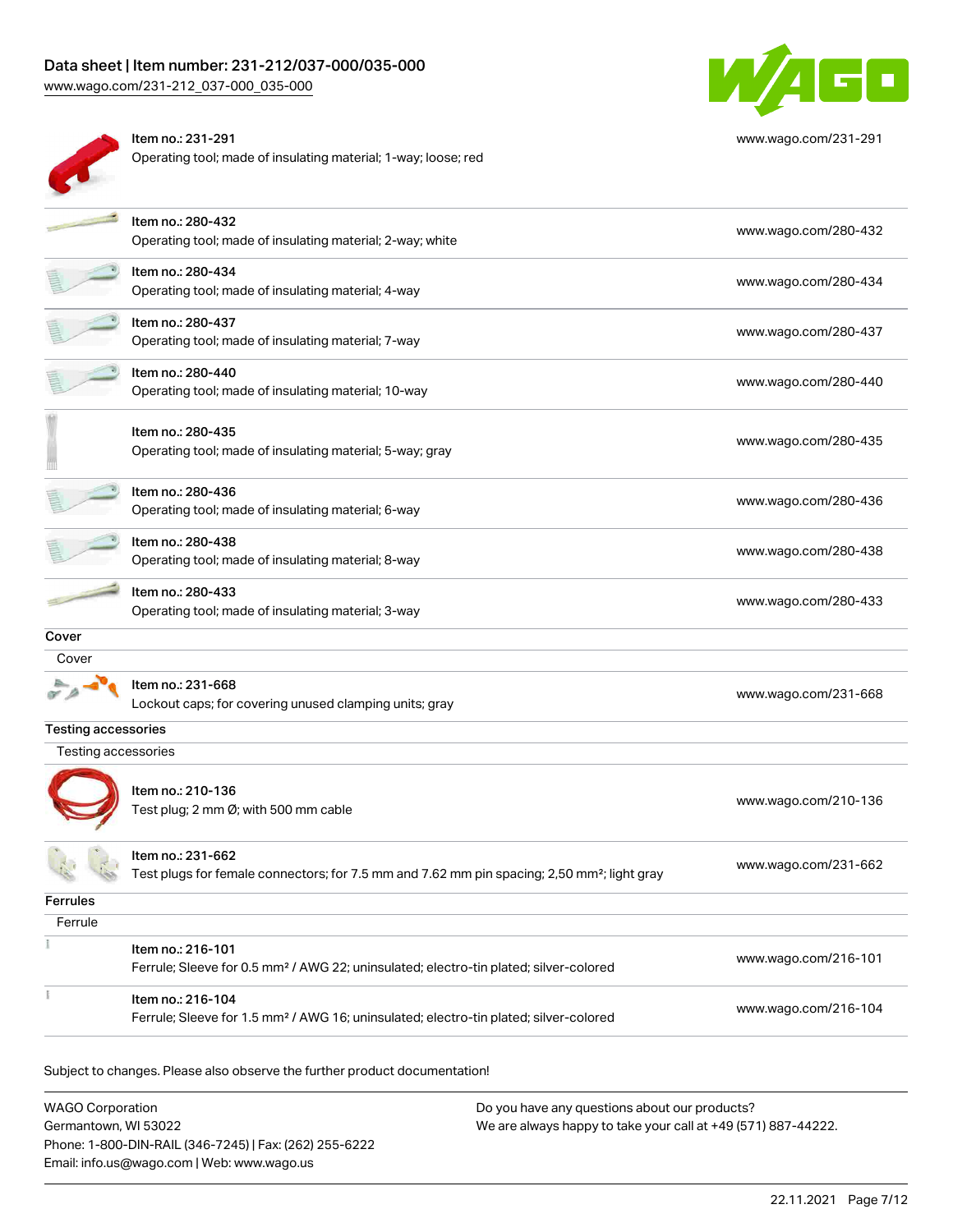### Data sheet | Item number: 231-212/037-000/035-000

Phone: 1-800-DIN-RAIL (346-7245) | Fax: (262) 255-6222

Email: info.us@wago.com | Web: www.wago.us

[www.wago.com/231-212\\_037-000\\_035-000](http://www.wago.com/231-212_037-000_035-000)



|   | Item no.: 216-106<br>Ferrule; Sleeve for 2.5 mm <sup>2</sup> / AWG 14; uninsulated; electro-tin plated; silver-colored                                                                            |                                                                                                                | www.wago.com/216-106 |
|---|---------------------------------------------------------------------------------------------------------------------------------------------------------------------------------------------------|----------------------------------------------------------------------------------------------------------------|----------------------|
|   | Item no.: 216-102<br>Ferrule; Sleeve for 0.75 mm <sup>2</sup> / AWG 20; uninsulated; electro-tin plated; silver-colored                                                                           |                                                                                                                | www.wago.com/216-102 |
|   | Item no.: 216-103<br>Ferrule; Sleeve for 1 mm <sup>2</sup> / AWG 18; uninsulated; electro-tin plated                                                                                              |                                                                                                                | www.wago.com/216-103 |
|   | Item no.: 216-123<br>Ferrule; Sleeve for 1 mm <sup>2</sup> / AWG 18; uninsulated; electro-tin plated; silver-colored                                                                              |                                                                                                                | www.wago.com/216-123 |
|   | Item no.: 216-122<br>Ferrule; Sleeve for 0.75 mm <sup>2</sup> / AWG 20; uninsulated; electro-tin plated; silver-colored                                                                           |                                                                                                                | www.wago.com/216-122 |
|   | Item no.: 216-124<br>Ferrule; Sleeve for 1.5 mm <sup>2</sup> / AWG 16; uninsulated; electro-tin plated                                                                                            |                                                                                                                | www.wago.com/216-124 |
|   | Item no.: 216-142<br>Ferrule; Sleeve for 0.75 mm <sup>2</sup> / 18 AWG; uninsulated; electro-tin plated; electrolytic copper; gastight<br>crimped; acc. to DIN 46228, Part 1/08.92                |                                                                                                                | www.wago.com/216-142 |
|   | Item no.: 216-132<br>Ferrule; Sleeve for 0.34 mm <sup>2</sup> / AWG 24; uninsulated; electro-tin plated                                                                                           |                                                                                                                | www.wago.com/216-132 |
|   | Item no.: 216-121<br>Ferrule; Sleeve for 0.5 mm <sup>2</sup> / AWG 22; uninsulated; electro-tin plated; silver-colored                                                                            |                                                                                                                | www.wago.com/216-121 |
|   | Item no.: 216-143<br>Ferrule; Sleeve for 1 mm <sup>2</sup> / AWG 18; uninsulated; electro-tin plated; electrolytic copper; gastight<br>crimped; acc. to DIN 46228, Part 1/08.92                   |                                                                                                                | www.wago.com/216-143 |
|   | Item no.: 216-131<br>Ferrule; Sleeve for 0.25 mm <sup>2</sup> / AWG 24; uninsulated; electro-tin plated; silver-colored                                                                           |                                                                                                                | www.wago.com/216-131 |
|   | Item no.: 216-141<br>Ferrule; Sleeve for 0.5 mm <sup>2</sup> / 20 AWG; uninsulated; electro-tin plated; electrolytic copper; gastight<br>crimped; acc. to DIN 46228, Part 1/08.92                 |                                                                                                                | www.wago.com/216-141 |
|   | Item no.: 216-152<br>Ferrule; Sleeve for 0.34 mm <sup>2</sup> / AWG 24; uninsulated; electro-tin plated                                                                                           |                                                                                                                | www.wago.com/216-152 |
|   | Item no.: 216-203<br>Ferrule; Sleeve for 1 mm <sup>2</sup> / AWG 18; insulated; electro-tin plated; red                                                                                           |                                                                                                                | www.wago.com/216-203 |
|   | Item no.: 216-202<br>Ferrule; Sleeve for 0.75 mm <sup>2</sup> / 18 AWG; insulated; electro-tin plated; gray                                                                                       |                                                                                                                | www.wago.com/216-202 |
|   | Item no.: 216-151<br>Ferrule; Sleeve for 0.25 mm <sup>2</sup> / AWG 24; uninsulated; electro-tin plated                                                                                           |                                                                                                                | www.wago.com/216-151 |
| 1 | Item no.: 216-204<br>Ferrule; Sleeve for 1.5 mm <sup>2</sup> / AWG 16; insulated; electro-tin plated; black                                                                                       |                                                                                                                | www.wago.com/216-204 |
|   | Item no.: 216-144<br>Ferrule; Sleeve for 1.5 mm <sup>2</sup> / AWG 16; uninsulated; electro-tin plated; electrolytic copper; gastight<br>crimped; acc. to DIN 46228, Part 1/08.92; silver-colored |                                                                                                                | www.wago.com/216-144 |
|   | Subject to changes. Please also observe the further product documentation!                                                                                                                        |                                                                                                                |                      |
|   | <b>WAGO Corporation</b><br>Germantown, WI 53022                                                                                                                                                   | Do you have any questions about our products?<br>We are always happy to take your call at +49 (571) 887-44222. |                      |

22.11.2021 Page 8/12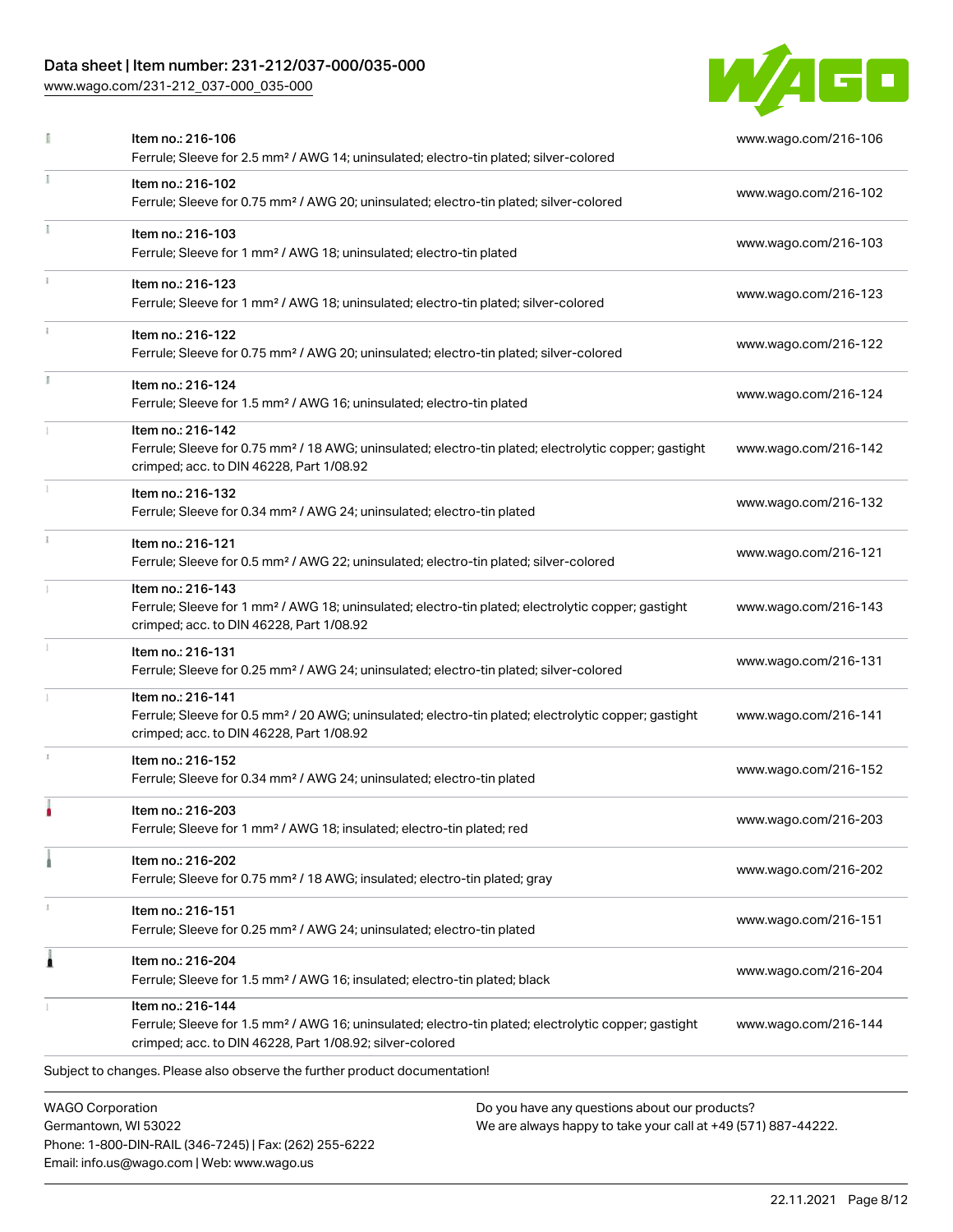## Data sheet | Item number: 231-212/037-000/035-000

[www.wago.com/231-212\\_037-000\\_035-000](http://www.wago.com/231-212_037-000_035-000)



|   | Item no.: 216-201<br>Ferrule; Sleeve for 0.5 mm <sup>2</sup> / 20 AWG; insulated; electro-tin plated; white                                                                                             | www.wago.com/216-201 |
|---|---------------------------------------------------------------------------------------------------------------------------------------------------------------------------------------------------------|----------------------|
|   | Item no.: 216-223<br>Ferrule; Sleeve for 1 mm <sup>2</sup> / AWG 18; insulated; electro-tin plated; red                                                                                                 | www.wago.com/216-223 |
|   | Item no.: 216-241<br>Ferrule; Sleeve for 0.5 mm <sup>2</sup> / 20 AWG; insulated; electro-tin plated; electrolytic copper; gastight<br>crimped; acc. to DIN 46228, Part 4/09.90; white                  | www.wago.com/216-241 |
|   | Item no.: 216-242<br>Ferrule; Sleeve for 0.75 mm <sup>2</sup> / 18 AWG; insulated; electro-tin plated; electrolytic copper; gastight<br>crimped; acc. to DIN 46228, Part 4/09.90; gray                  | www.wago.com/216-242 |
|   | Item no.: 216-222<br>Ferrule; Sleeve for 0.75 mm <sup>2</sup> / 18 AWG; insulated; electro-tin plated; gray                                                                                             | www.wago.com/216-222 |
|   | Item no.: 216-221<br>Ferrule; Sleeve for 0.5 mm <sup>2</sup> / 20 AWG; insulated; electro-tin plated; white                                                                                             | www.wago.com/216-221 |
|   | Item no.: 216-224<br>Ferrule; Sleeve for 1.5 mm <sup>2</sup> / AWG 16; insulated; electro-tin plated; black                                                                                             | www.wago.com/216-224 |
| ۸ | Item no.: 216-243<br>Ferrule; Sleeve for 1 mm <sup>2</sup> / AWG 18; insulated; electro-tin plated; electrolytic copper; gastight crimped; www.wago.com/216-243<br>acc. to DIN 46228, Part 4/09.90; red |                      |
| 1 | Item no.: 216-244<br>Ferrule; Sleeve for 1.5 mm <sup>2</sup> / AWG 16; insulated; electro-tin plated; electrolytic copper; gastight<br>crimped; acc. to DIN 46228, Part 4/09.90; black                  | www.wago.com/216-244 |
|   | Item no.: 216-263<br>Ferrule; Sleeve for 1 mm <sup>2</sup> / AWG 18; insulated; electro-tin plated; electrolytic copper; gastight crimped; www.wago.com/216-263<br>acc. to DIN 46228, Part 4/09.90; red |                      |
| 1 | Item no.: 216-264<br>Ferrule; Sleeve for 1.5 mm <sup>2</sup> / AWG 16; insulated; electro-tin plated; electrolytic copper; gastight<br>crimped; acc. to DIN 46228, Part 4/09.90; black                  | www.wago.com/216-264 |
|   | Item no.: 216-284<br>Ferrule; Sleeve for 1.5 mm <sup>2</sup> / AWG 16; insulated; electro-tin plated; electrolytic copper; gastight<br>crimped; acc. to DIN 46228, Part 4/09.90; black                  | www.wago.com/216-284 |
|   | Item no.: 216-262<br>Ferrule; Sleeve for 0.75 mm <sup>2</sup> / 18 AWG; insulated; electro-tin plated; electrolytic copper; gastight<br>crimped; acc. to DIN 46228, Part 4/09.90; gray                  | www.wago.com/216-262 |
|   | Item no.: 216-301<br>Ferrule; Sleeve for 0.25 mm <sup>2</sup> / AWG 24; insulated; electro-tin plated; yellow                                                                                           | www.wago.com/216-301 |
|   | Item no.: 216-321<br>Ferrule; Sleeve for 0.25 mm <sup>2</sup> / AWG 24; insulated; electro-tin plated; yellow                                                                                           | www.wago.com/216-321 |
|   | Item no.: 216-322<br>Ferrule; Sleeve for 0.34 mm <sup>2</sup> / 22 AWG; insulated; electro-tin plated; green                                                                                            | www.wago.com/216-322 |
|   | Item no.: 216-302<br>Ferrule; Sleeve for 0.34 mm <sup>2</sup> / 22 AWG; insulated; electro-tin plated; light turquoise                                                                                  | www.wago.com/216-302 |

WAGO Corporation Germantown, WI 53022 Phone: 1-800-DIN-RAIL (346-7245) | Fax: (262) 255-6222 Email: info.us@wago.com | Web: www.wago.us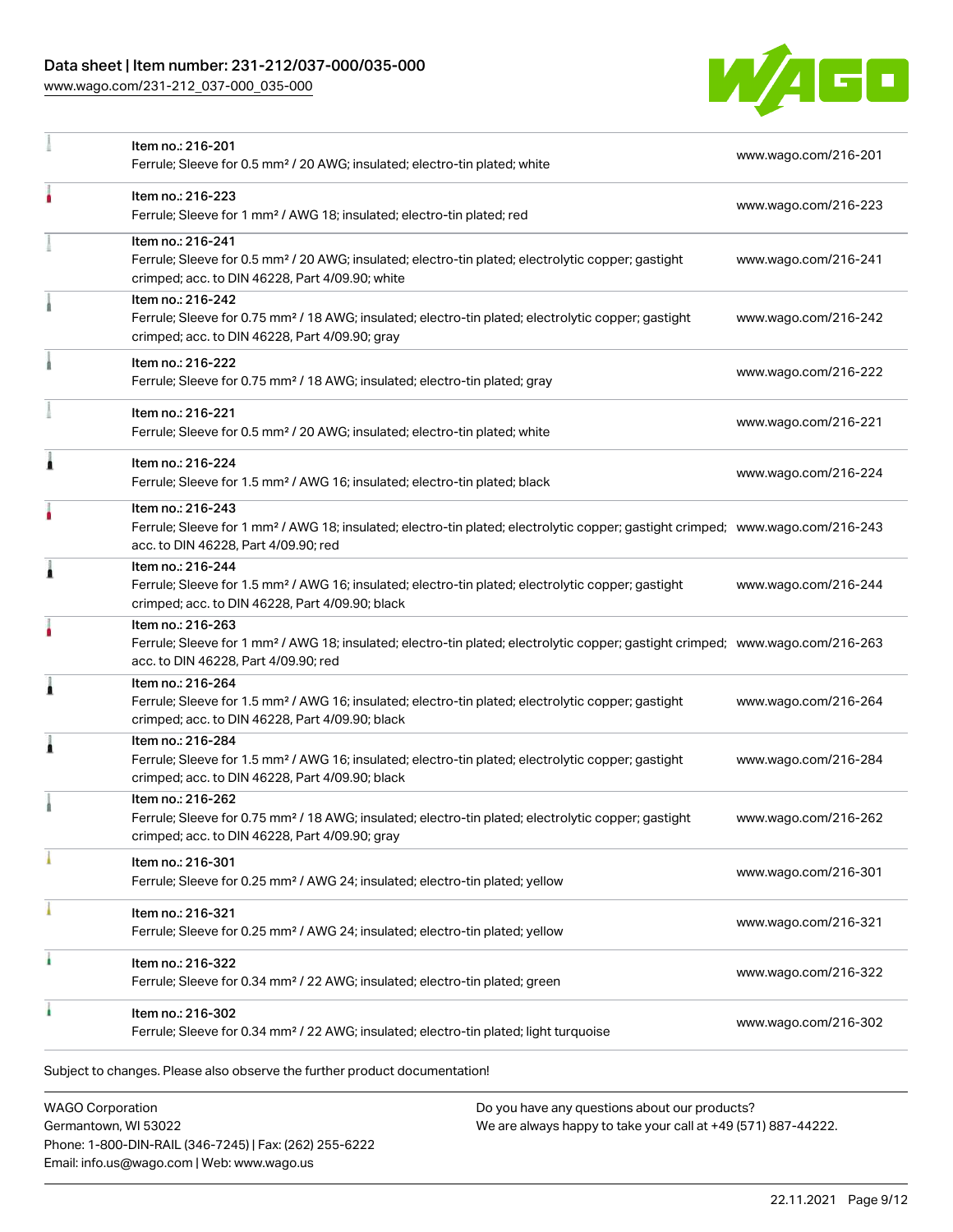

### **Downloads Documentation**

Additional Information

Technical explanations and political explanations and political explanations and political explanations and political explanations and political explanations and political explanations and political explanations and politi 2.0 MB

[Download](https://www.wago.com/global/d/1435602)

### Installation Notes



Inserting a conductor via 3.5 mm screwdriver – CAGE CLAMP® actuation parallel to conductor entry.



Inserting a conductor via 3.5 mm screwdriver – CAGE CLAMP® actuation perpendicular to conductor entry.



Inserting a conductor into CAGE CLAMP® unit via operating lever (231-291).



Inserting a conductor via operating tool.

Subject to changes. Please also observe the further product documentation!

WAGO Corporation Germantown, WI 53022 Phone: 1-800-DIN-RAIL (346-7245) | Fax: (262) 255-6222 Email: info.us@wago.com | Web: www.wago.us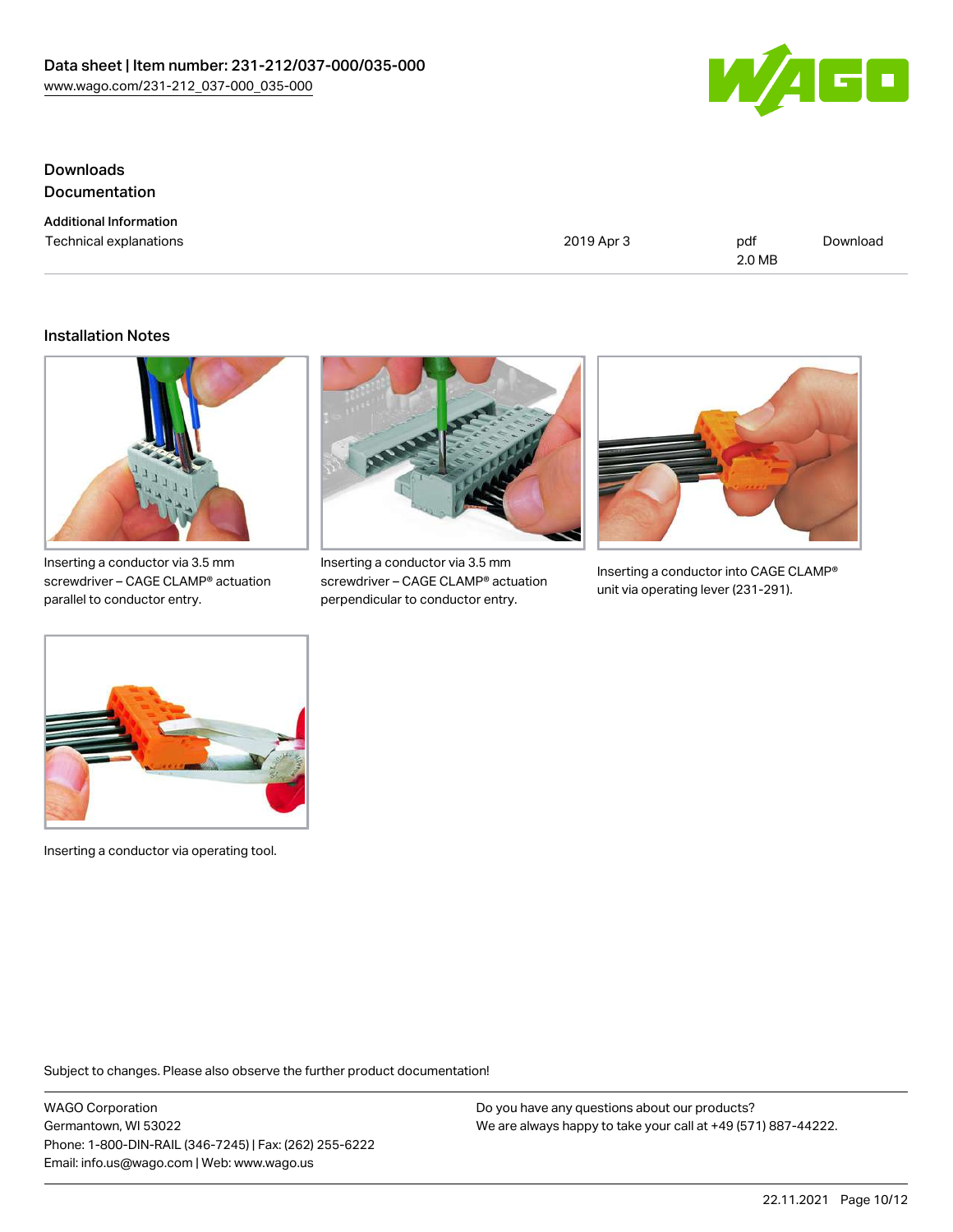



Coding a female connector by removing coding finger(s).



Testing – female connector with CAGE CLAMP®

Integrated test ports for testing perpendicular to conductor entry via 2 or 2.3 mm Ø test plug

#### Installation



Male connector with strain relief plate



Strain relief housing shown with a male connector equipped with CAGE CLAMP®

Subject to changes. Please also observe the further product documentation!

WAGO Corporation Germantown, WI 53022 Phone: 1-800-DIN-RAIL (346-7245) | Fax: (262) 255-6222 Email: info.us@wago.com | Web: www.wago.us